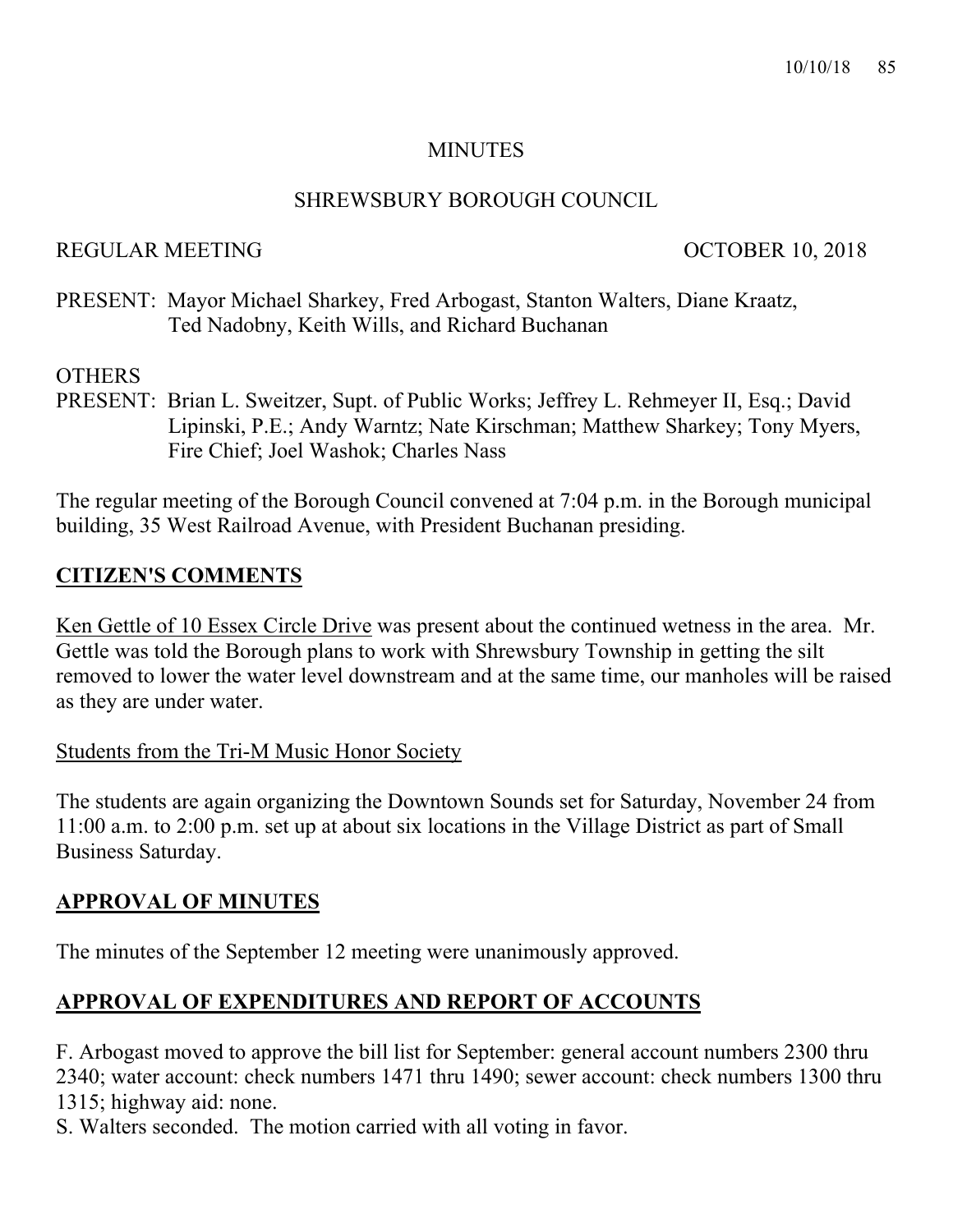# **APPROVAL OF PAYROLL REGISTER**

F. Arbogast moved to approve the September 10 and 24 payroll registers.

D. Kraatz seconded. The September 24 total was incorrect so F. Arbogast moved to table the motion until the total could be checked. K. Wills seconded, and the motion was tabled until later in the meeting.

## **SUBDIVISION AND LAND DEVELOPMENT BUSINESS**

### Eitzert Farms Reduction in Letter of Credit

The developer asked for a reduction in the letter of credit that was submitted for Phase 1; work has been done on improvements for Phases 2 and 3, which have not been bonded. The majority of the improvements are installed. Eng. Lipinski recommended reducing the surety to the amount of \$773,439.61, which amount would be sufficient for the public improvements remaining to be installed for the entirety of the project for all phases.

S. Walters moved to reduce the amount of the surety for Eitzert Farms to \$773,439.61. D. Kraatz and K. Wills seconded. The motion carried with all voting in favor.

#### Apple Tree Court Agreement

S. Walters moved to approve the agreement with the developer that includes general maintenance surety in the amount of \$7,700.15 (to be in place for two years) and surety for the one remaining undeveloped lot in the amount of \$11,515.77(to be in place until a home is constructed on the lot and that home receives a certificate of occupancy). T. Nadobny seconded. The motion carried with all voting in favor.

## **Payroll register**

Referencing the motion previously tabled, F. Arbogast moved to approve the September 10 and 24 payroll registers as the totals have been confirmed.

D. Kraatz seconded. The motion carried with all voting in favor and the payroll registers were then approved.

## **Codes Enforcement**

There were 11 permits issued in September. Keith Hunnings will be asked to attend the next meeting.

## **Southern Regional Police Department** – Mayor Sharkey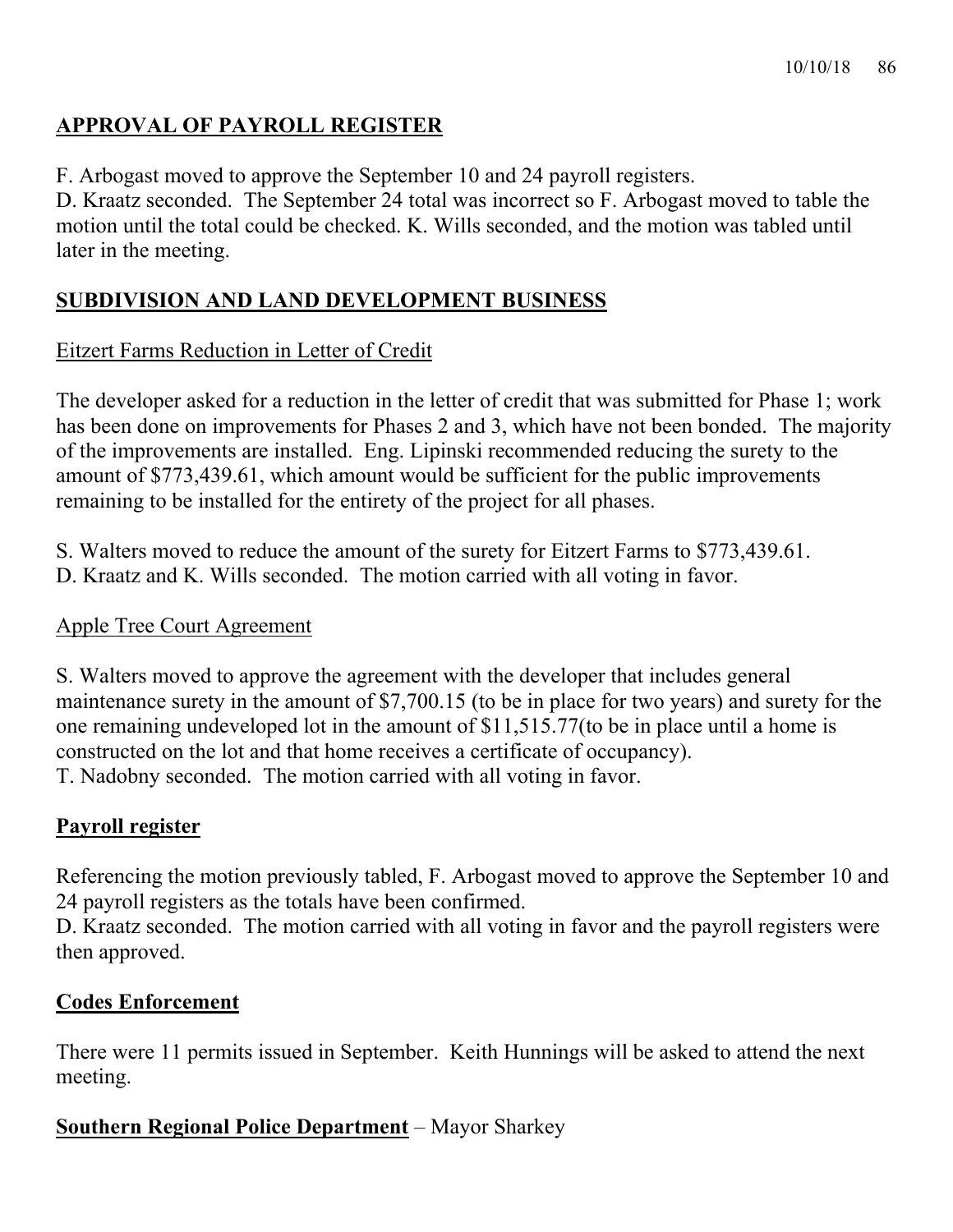Mayor Sharkey stated the overtime is down due to the hiring of officers; the Commission rejected New Freedom Borough's five year lock-in lease and they are on a month-to-month basis. An officer is interested in starting the canine program back up using donations. The Borough's share of the budget is 32.79% with a 2019 budget figure of \$670,000.00 – 675,000.00. Mayor reported there were vehicle break-ins recently and an arrest was made today. The Intergovernmental Committee will start meeting next month. R. Buchanan mentioned that Glen Rock Borough may not want its full PPU allocation and may turn back .8 of a PPU and the Commission will want guidance as to how to proceed. It was discussed that all four members should share the cost of the turned-back PPU portion.

## **Water & Sewer** – T. Nadobny/Supt. Sweitzer

### Sewer Flow Study

A working draft has been received but has not been approved by either Council or the Authority.

### Water Meter Replacement Project

There are two property owners who have not responded to Solicitor Rehmeyer's letter giving October 10 as the deadline to schedule meter replacement and they are 62 Covington Drive and 108 Covington Drive. He will follow up to seek a response.

#### Woodland Drive and Essex Circle Drive Water Project

The amount of \$569,350.00 was budgeted to replace the water lines on Woodland Drive and Essex Circle Drive. The grant application was not approved; the project will be bid in February or March with paving being done in late summer/fall of 2019 after the water project is finished.

#### Sewer Flows

As of October 9, the sewer treatment plant dropped below treating two MGD of sewage for the first time since the storm on August 31. Our flow in September of this year was at 59.4% compared to 2015 when we were at 59.2%.

#### Meadow Well SRBC Application

The U.S. Fish and Wildlife responded to Eng. Lipinski's request for bog turtle probability and how it would affect the well testing and permitting. The bog turtle will not likely be adversely affected by our project. Supt. Sweitzer is working on the Meadow Well permit application which is due on November 11.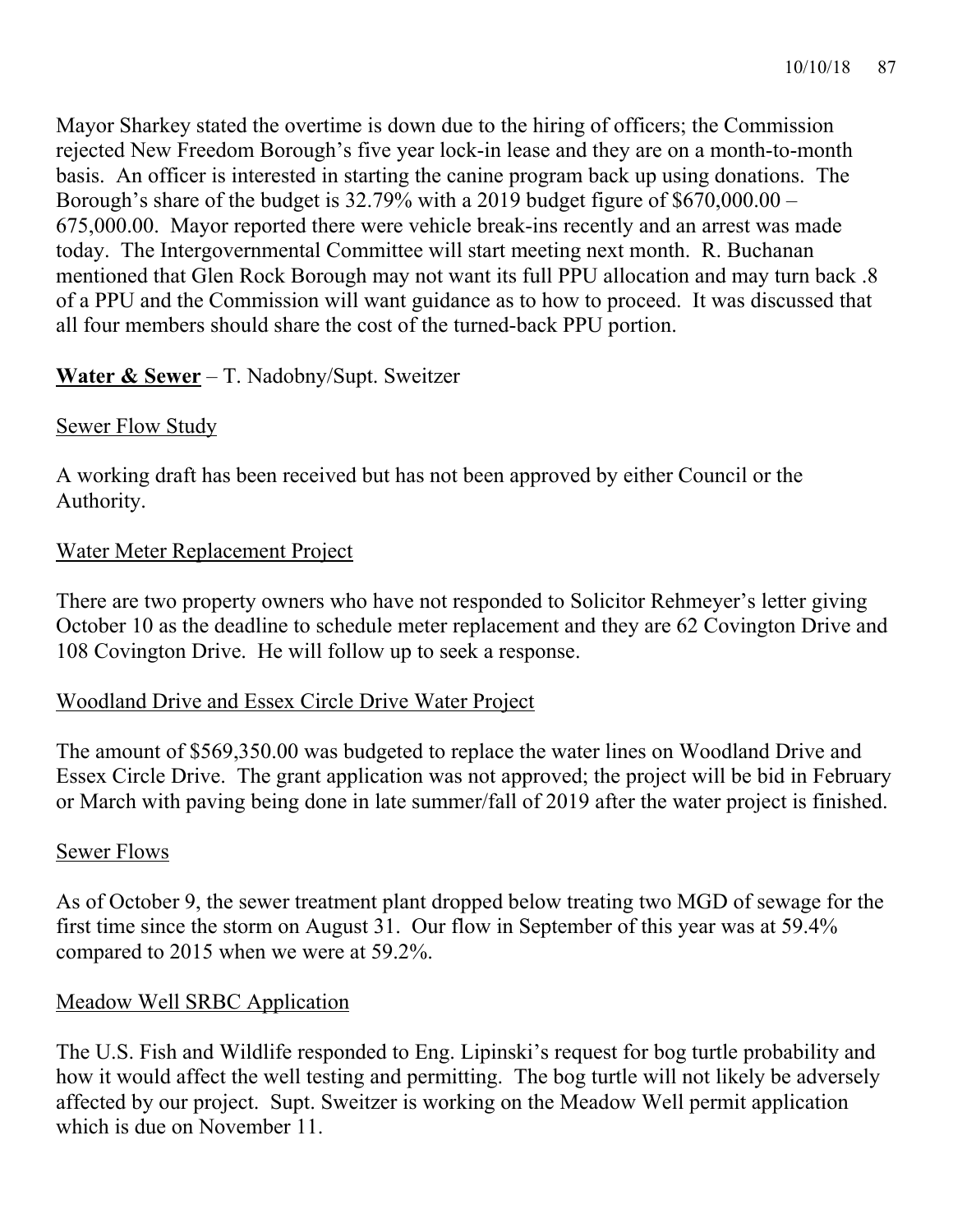### I-83 Diverging Diamond Pumphouse Wells

PennDOT has agreed to pay for testing of the Pumphouse wells prior to the project as the Wellhead Protection Committee determined as necessary. The tests will be performed before the project starts for four consecutive weeks, during the project, and post construction. Our lab will perform the tests, we will share the results with PennDOT, and testing will be done for seven parameters. The parameters to be tested for are pH, turbidity, temperature, specific conductance, hardness, iron, and sulfates and the Borough can add more should we choose to do so.

## New Freedom Borough/Fourth Quarter Proportionate Share Invoice

R. Buchanan stated he spoke with the New Freedom Borough Council President about next year's budget figure and Shrewsbury Borough and Railroad Borough are being invited to a meeting on October 30 to discuss the long term plan to upgrade and recapture the capability of the plant.

S. Walters moved to pay the Borough's percentage of 57.8% the fourth quarter proportionate share invoice in the total amount of \$221,926.00. D. Kraatz seconded. The motion carried with all voting in favor.

#### **Public Roads & Lighting** – M. Sharkey

#### Traffic Calming

The next meeting will be on October 15 at 7:00 p.m. where the draft plan will be reviewed. The amount of \$10,000.00 has been budgeted for 2019 and it was discussed to purchase a portable speed hump to try in certain areas.

#### 2018 Road Projects

Kinsley Construction and Recon repaved Onion Boulevard and Hill Street during the week of October 1.

#### 2019 Road Projects

The 2019 paving project will be done during late summer/fall after the water line is replaced. The amount of \$125,000.00 is budgeted.

#### Adopt Portion of Greenview Drive, Ordinance 2018-2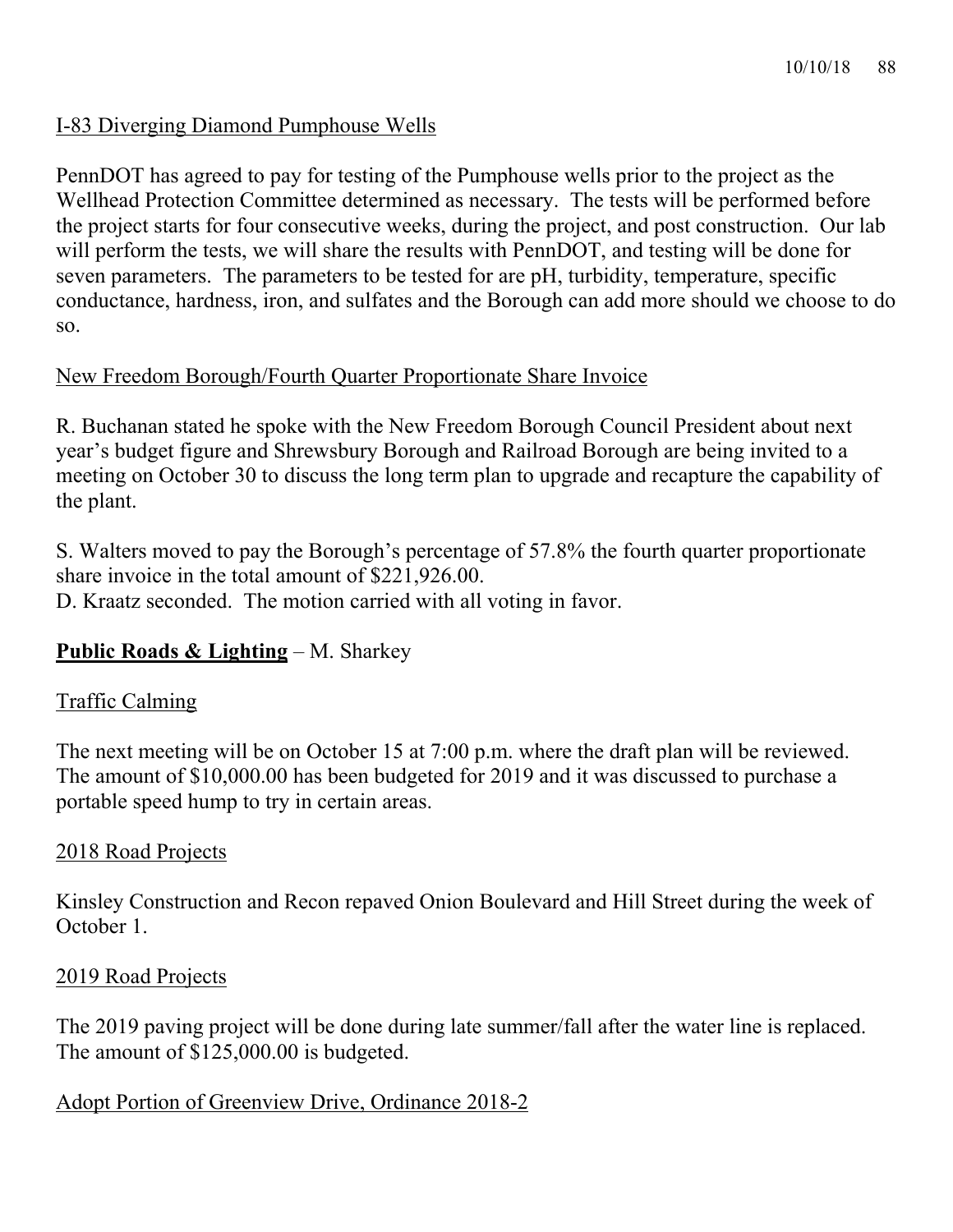T. Nadobny moved to adopt Ordinance 2018-2 to adopt the portion of Greenview Drive associated with the Apple Tree Court development. F. Arbogast seconded. The motion carried with all voting in favor.

## **Public Lands, Buildings and Finance** – F. Arbogast

## **ENGINEER'S REPORT**

# Apple Tree Court Traffic Study

Johnston Associates completed speed and stop traffic studies for Apple Tree Court. Sol. Rehmeyer will prepare the ordinance to approve the speed and stop signage for adoption next month.

## Eitzert Farms Development Construction Access

Construction equipment was using the existing West Church Avenue entrance into the development while the PennDOT entrance onto Railroad Avenue was under construction.

### 2018 Street Projects

South Hill Street and Onion Boulevard are both complete except for sealing of the pavement joints and restoration of the lawn areas.

## Exit 4 No Turn on Red

This is for signage at the I-83 off ramp.

F. Arbogast moved to authorize President Buchanan sign the No Turn on Red Restriction Engineering and Traffic Study.

S. Walters seconded. The motion carried with all voting in favor.

# **SOLICITOR'S REPORT**

## Kennel Issues

The draft amendment was submitted to the York County Planning Commission for review and comments. The Borough's Planning Commission will review it at the October 22 meeting.

## Solicitation Ordinance

The amendment to the definition will be advertised with other ordinances to reduce costs.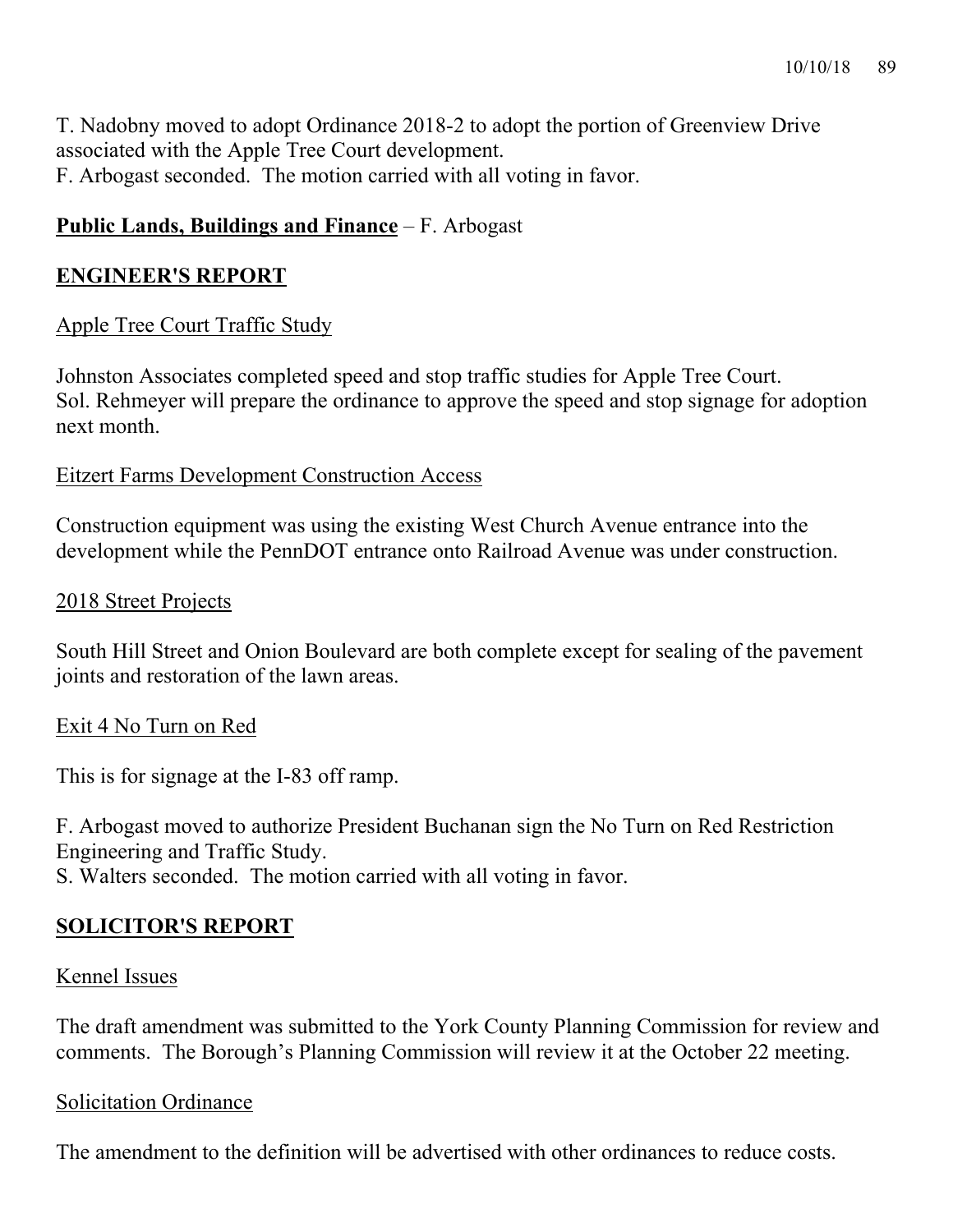### Snowplow Bid Agreement

The contractor signed the agreement and President Buchanan signed the agreement as well.

### Heathcote Glen Water Line

There is a problem with the water line not being in the right-of-way on Hastings Way, as shown by prior documents of record. A meeting with the developer and his attorney was held this morning on site and the developer's attorney will be preparing updated documents in order to protect the Borough and better inform the property owners.

### Volunteer Service Credit Program

A copy of the draft ordinance was included in the packet and was reviewed by Fire Chief Tony Myers. F. Arbogast asked if it can include an option to choose either an earned income tax credit or a credit on real estate tax. Solicitor Rehmeyer confirmed that the draft Ordinance allows for an earned income tax credit, indicated that a credit on real estate tax would be added as an alternative and stated that the Ordinance (and the related hearing) will be advertised for adoption at the November meeting.

#### Memorandum of Understanding for Traffic Signal Retiming

Information was received from the York County Planning Commission for a study of the timing of the signal at Main Street and Forrest Avenue and the signal at South Main Street and Constitution Avenue/Old Farm Lane. It is unknown if it will include the requirement of pedestrian crosswalks. Solicitor Rehmeyer will clarify if that could be a requirement.

## **Public Safety, Welfare and Personnel** – F. Arbogast

#### Refuse Bids

Republic Services and Penn Waste submitted bids and the bid sheets are attached to the minutes. Representatives of each confirmed that a contract based upon their bid could be for a term of up to five years. No decision was made at the meeting.

#### EMA Radios

S. Walters stated the balance of the radios received from the County are different than what was expected and are mounted differently.

## **Secretary's Report** – C. Bosley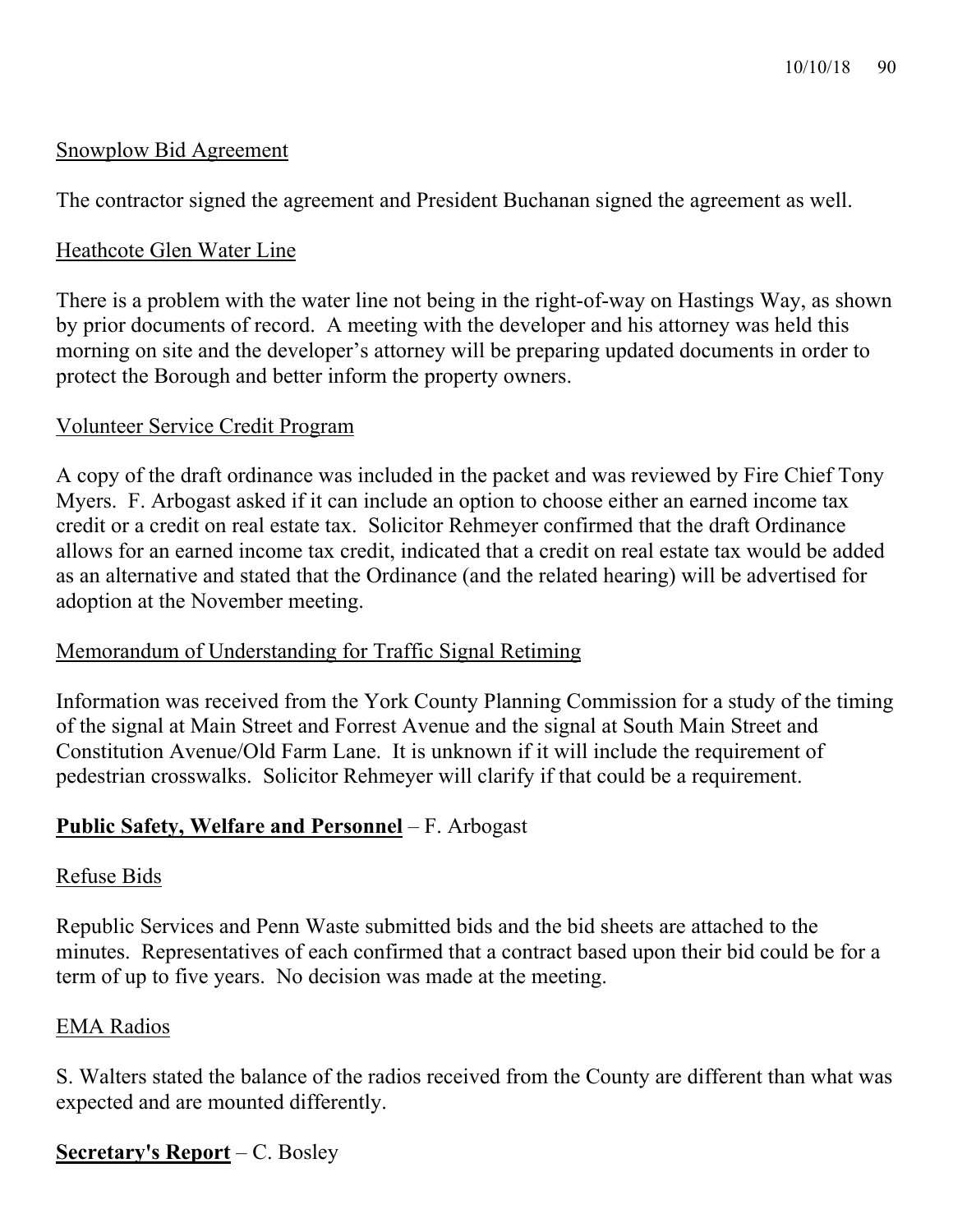### S.P.C.A. 2019 Agreement

- S. Walters moved to approve the 2019 Agreement with the S.P.C.A.
- F. Arbogast seconded. The motion carried with all voting in favor.

### Year-end meeting

The year-end meeting will be on December 27 at 7:00 p.m.

Trick or Treat

Trick or Treat will be on October 31 from 6:00 – 8:00 p.m.

## **York Adams Tax Bureau** – M. Sharkey

M. Sharkey stated the executive and finance committees met to work on the 2019 budget and will be discussed at the October 29 meeting. The cost of collection will remain the same for 2019.

### **UNFINISHED BUSINESS**

#### Junior Council Program

Matthew Sharkey presented the proposed Outline for the Junior Council Person Program. Two youths from the Borough will participate in the meetings but will not vote or attend executive sessions.

T. Nadobny moved to approve the Outline for the Junior Council Person Program. F. Arbogast and D. Kraatz seconded. The motion carried with all voting in favor. Mateo Vega and Matthew Sharkey will both send in their letters of interest and appointments will be made next month.

# **NEW BUSINESS**

# **COMMUNICATIONS**

Mayor Sharkey submitted his quarterly report of marriage ceremonies performed during the third quarter which is on file.

# **EXECUTIVE SESSION**